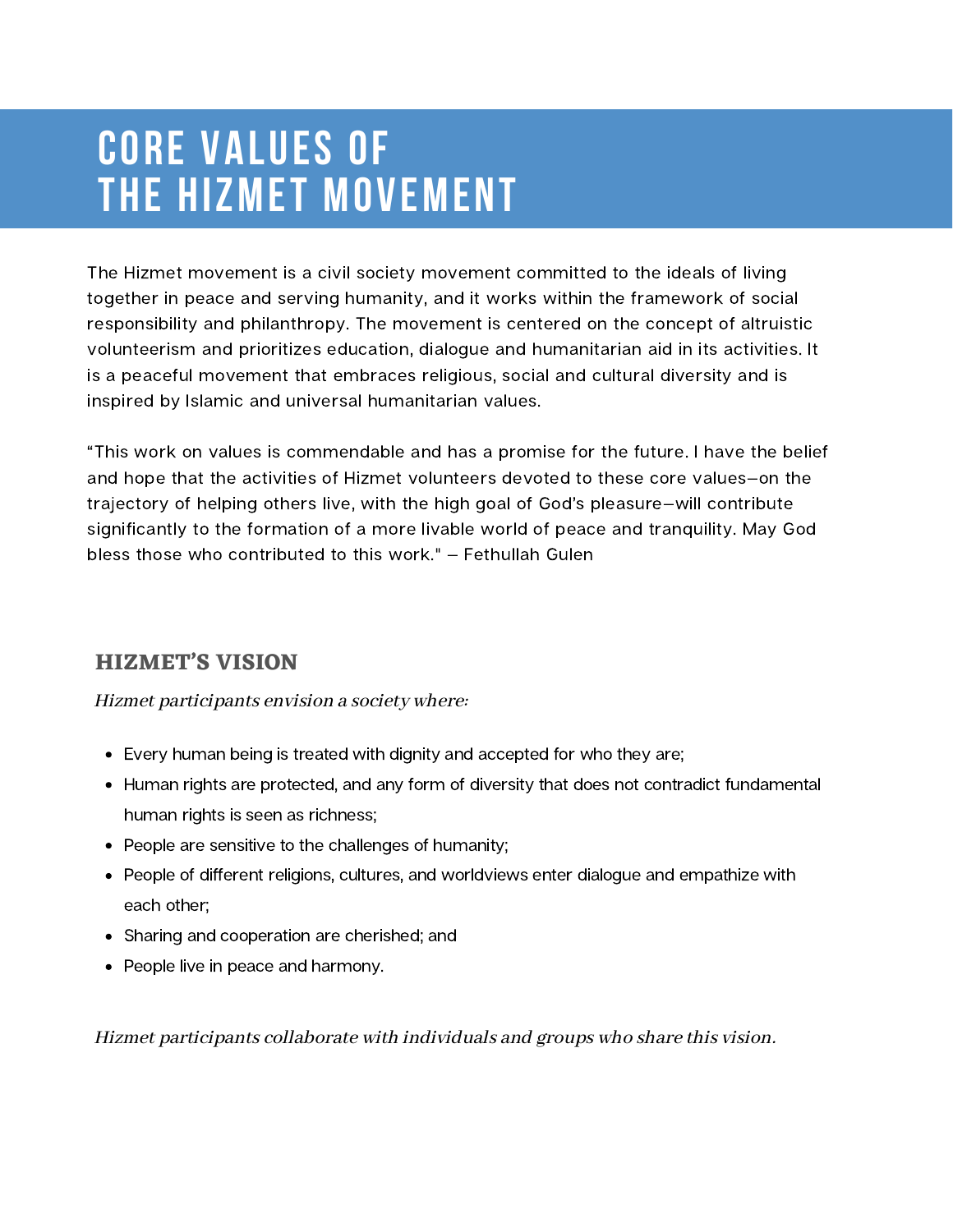# **core VALUES**

# **RESPECT FOR HUMANS AND FUNDAMENTAL** 01 **HUMAN RIGHTS**

Hizmet participants believe that every human being has inherent value and everyone should be treated with dignity. Every person is equal as a human being and before the law, and no one person is superior to anyone else. Hizmet participants uphold all human rights and freedoms expressed in the United Nations' Universal Declaration of Human Rights. Social justice and equal opportunity are requirements for equality among people.

#### **RESPECT FOR** 02 **THE RULE OF LAW**

Hizmet participants respect the rule of law. They do not see anyone as above the law, and they act within the framework of protection of human dignity, universal legal principles and the laws of their country of residence. They manage their organizations in a way to meet or exceed the transparency and accountability norms of their societies.

#### **PEACEFUL AND** 03 **POSITIVE ACTION**

Hizmet is a peaceful movement. Hizmet participants reject using violence as a political tool. Hizmet participants prefer positive and constructive actions and reject hostilitydriven and destructive actions.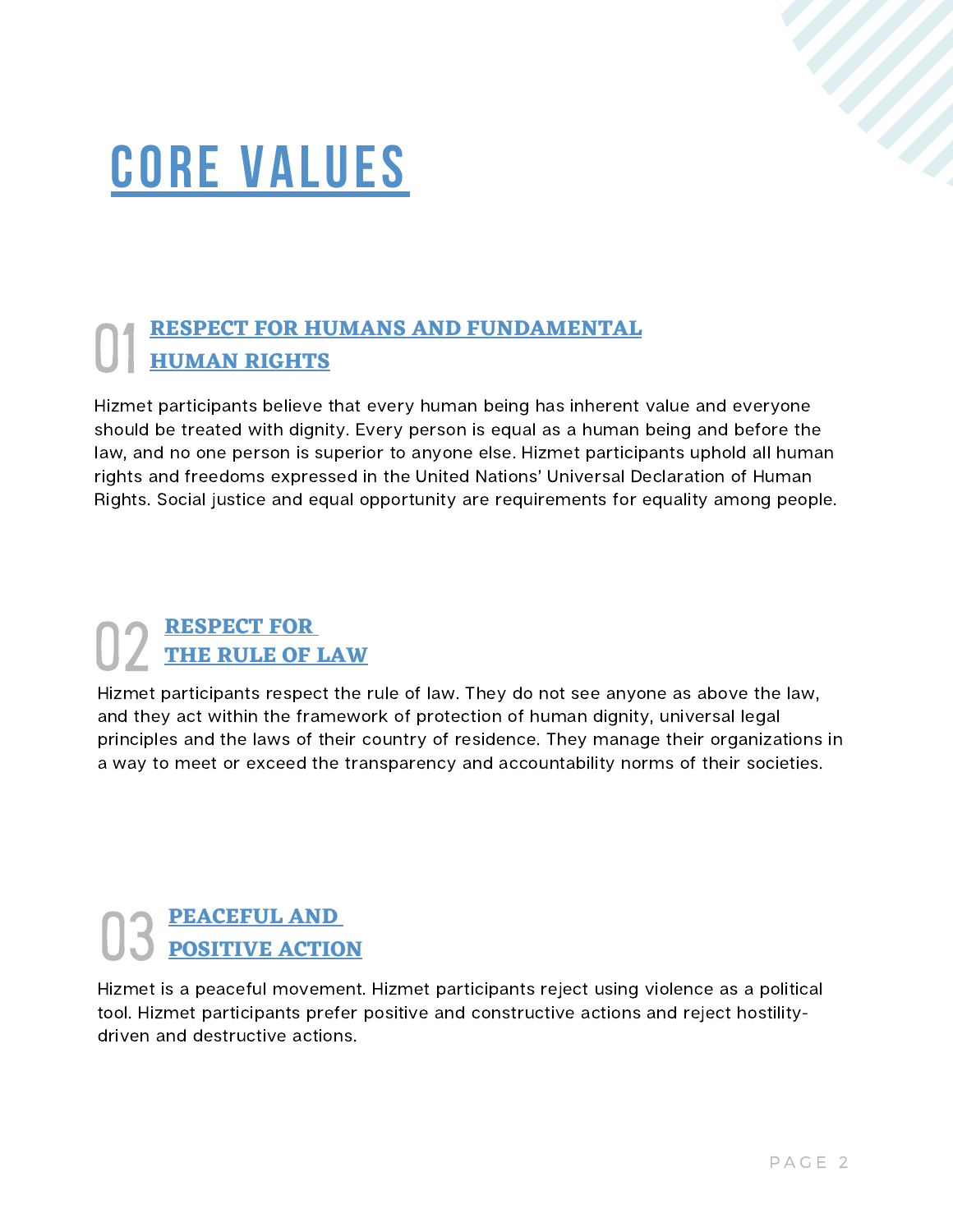# **EMPOWERMENT** 04 **OF WOMEN:**

Hizmet participants are committed to the ideal that women are provided with equal opportunity and can contribute to all aspects of society without discrimination, and they strive to meet this ideal in all activities.

## **ETHICAL** 05 **ACTION**

Hizmet participants pay attention to both ethical norms and moral principles in their activities. They abide by fundamental ethical principles, including honesty, trustworthiness, harmlessness and fairness. They believe that legitimate and rightful goals should be obtained through legitimate and rightful means.

## **RESPECT FOR** 06 **DIVERSITY AND PLURALISM**

Hizmet participants see collective and individual diversity as richness as long as they do not contradict fundamental human rights. They adopt an attitude necessary to avoid conflicts that stem from differences in sacred beliefs.

#### **VOLUNTARY** 07 **PARTICIPATION AND ALTRUISM:**

For Hizmet volunteers, joining activities or leaving them is a person's individual choice. Hizmet participants contribute to projects that bring to life their values and benefit humanity through donations or volunteer work.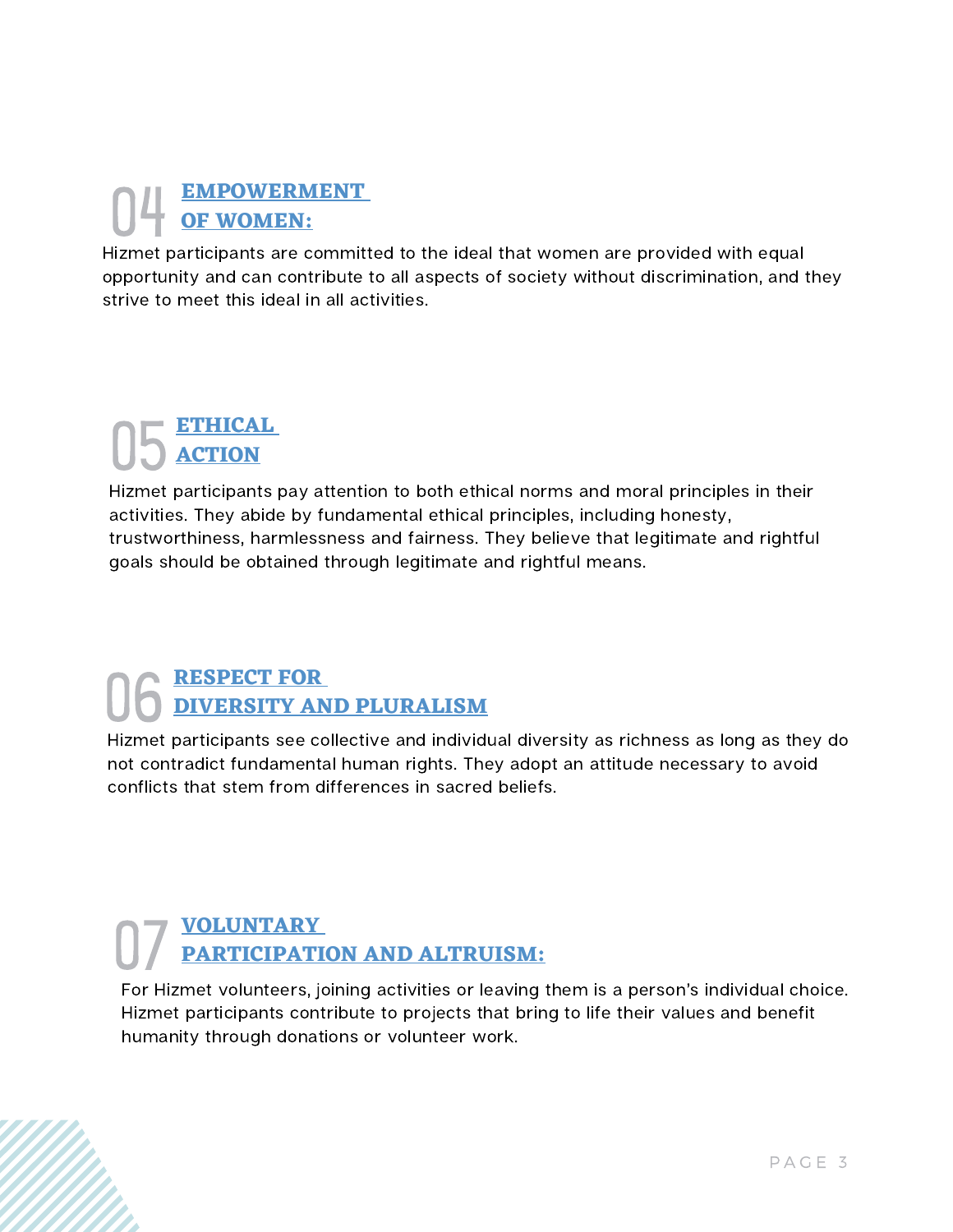#### **CONSULTATION** 08 **AND SHARED WISDOM**

Hizmet participants benefit from shared wisdom through discussions of different perspectives and opinions.

# **CIVIC NATURE,** 09 **INDEPENDENCE**

Hizmet is a civil society movement and acts independently. It is not an extension of a state or a political entity. Hizmet volunteers emphasize the internalization of democratic values, active citizenship and community participation, and they respect every individual's political choices. They stand against turning religion into a political ideology or making religion a tool of politics.

#### **CIVIC ENGAGEMENT** 10 **AND CONTRIBUTION TO SOCIETY**

Hizmet participants consider it a social responsibility to contribute to society and to help solve societal problems. They see themselves as part of the human family. They are sensitive toward humanity's problems and aim to serve humanity.

#### **PROTECTING THE ENVIRONMENT**

Hizmet participants view the earth, including all its ecosystems, as a trust that must be preserved for future generations, and they contribute to protecting the environment.

# **HOLISTIC VIEW TOWARD HUMANITY (AND UNITY OF THE** 12 **MIND AND THE HEART)**

Human beings are both material and spiritual beings. Spiritual disciplines should be pursued along with reason and scientific research so that their material and spiritual needs are met, and they can flourish in both dimensions.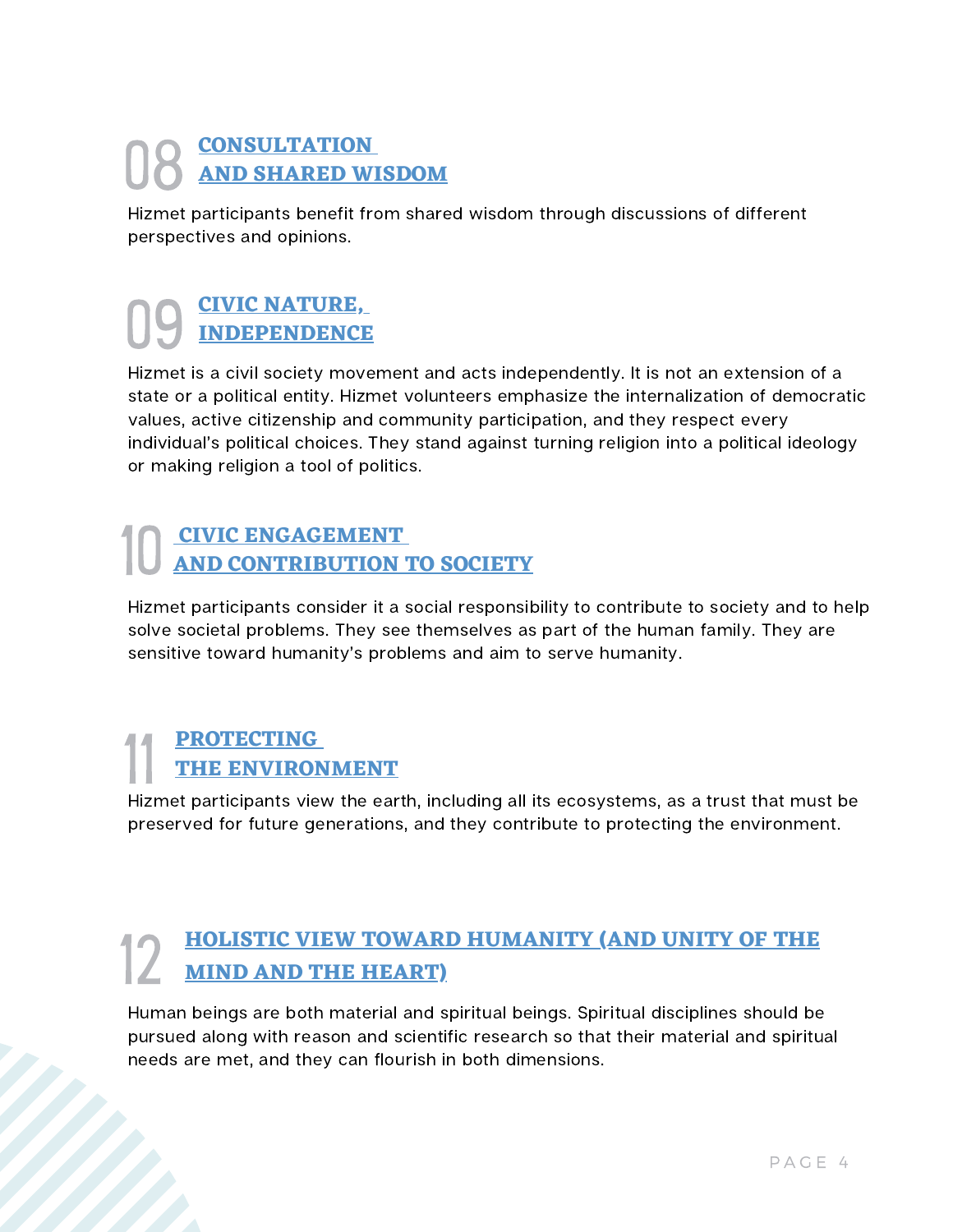

### **HOW HIZMET VALUES ARE PUT INTO PRACTICE?**

### **EDUCATION** 01

Hizmet volunteers view education as a means to achieve societal development, peace, equality of opportunities and social justice. Toward these goals, participants establish schools, universities, tutoring centers, student housing, courses, seminars, weekend schools and after-school programs, among other education-focused initiatives. Educational programs are shaped according to the education curriculum standards of the country of their residence and include diverse fields such as science and social sciences, humanities, arts, sports and language instruction. They actively promote the participation of people from all segments of their society in their educational activities.

# **SPIRITUAL NOURISHMENT AND GROWTH** 02

Hizmet volunteers organize and support religious/spiritual, social and cultural activities such as spiritual gatherings, seminars, panels and mentorship programs that help them develop spiritually and fulfill their spiritual needs.

### **DIALOGUE AND PEACE IN SOCIETY** 03

Hizmet volunteers organize dialogue and civic engagement activities among people of different religions, races, traditions, cultures and worldviews. The aim of these activities is to establish societal peace, promote mutual knowledge and improve empathy and the willingness to accept everyone as they are.

These activities include academic events such as symposia, panels and seminars; cultural events such as festivals, trips and family meetings; spiritual events such as joint prayers and iftar programs; and social responsibility projects such as humanitarian relief activities.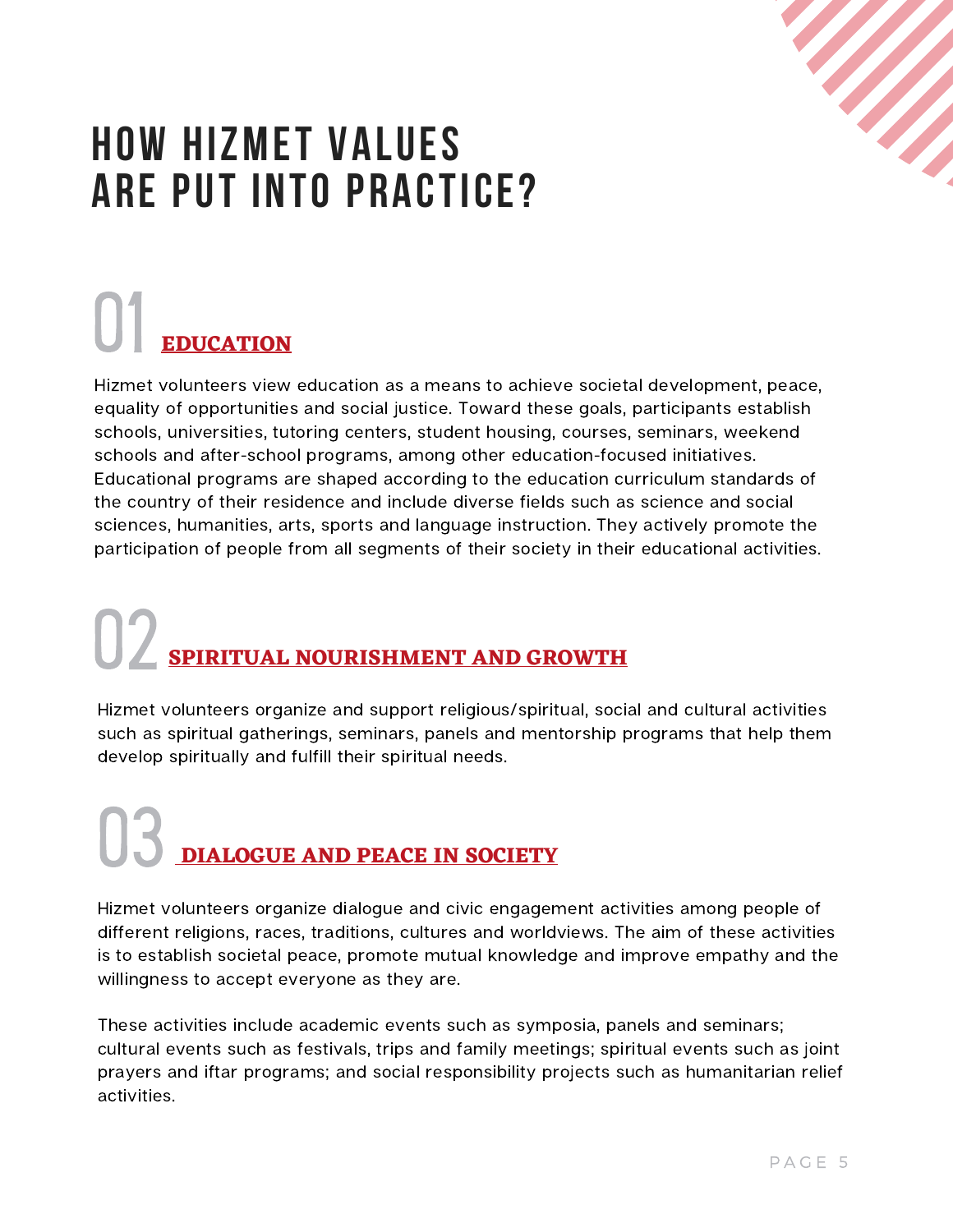### **HUMANITARIAN AID AND CONTRIBUTION TO THE WELFARE OF SOCIETY** 04

Hizmet volunteers view service to humanity as both a social responsibility and a spiritual practice. Through humanitarian aid campaigns, they provide food and shelter services to people who experience natural disasters, wars or poverty. They provide health services to those in need through networks that healthcare professional volunteers have established. They plan their humanitarian aid and social responsibility projects in a selfsustaining way. They organize and support sustainable development projects.

### **CULTURE AND ART** 05

As a universal language, art and cultural activities contribute to communication, peace and harmony both within and between communities. They also contribute to the development and expression of personal talents and abilities. Therefore, Hizmet participants organize and support activities such as art education, art performances and language and culture festivals.

### **PUBLICATIONS** 06

As a means of non-formal education, Hizmet participants publish journals, magazines, and books for the promotion and dissemination of universal human values such as societal peace, heart-mind integrity and environmental awareness.

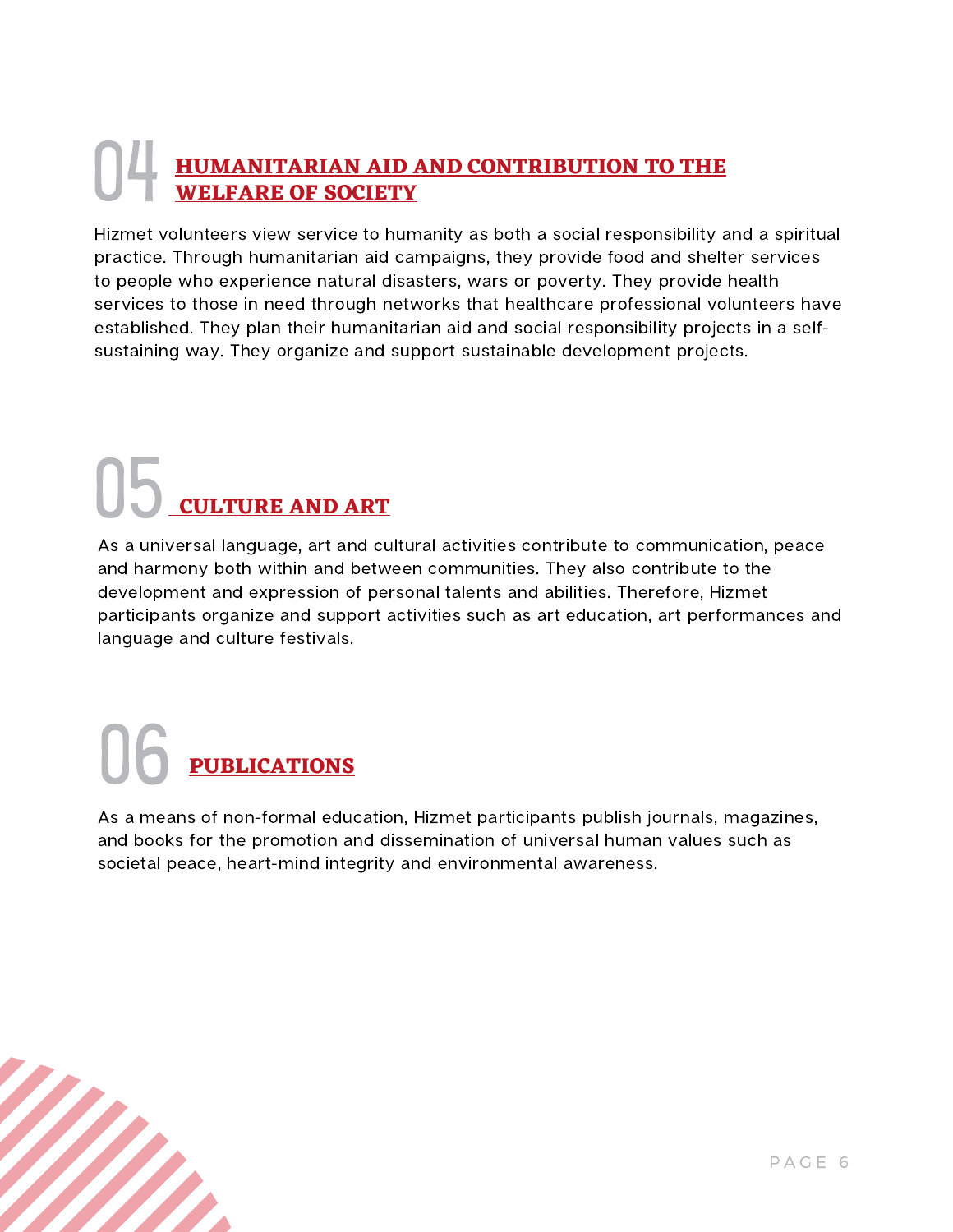### **THE HISTORICAL BACKGROUND OF THE HIZMET MOVEMENT**

During the 1960s, Turkish society suffered from social ills such as poverty, lack of equal opportunity, and political polarization that often turned into armed conflict. Against this backdrop, Muslim scholar and intellectual Fethullah Gülen, together with a group of friends, started educational initiatives aimed at protecting youth from violence and selfdestructive addictions, empowering them with quality education for career opportunities and providing an environment for them to learn and live their faith fully in the modern world by embracing science, democracy and the diversity of their society. What later became the Hizmet movement started out as a group of volunteer participants who shared the vision of these educational activities, including establishing student housing, scholarships, dormitories, and college preparatory courses.

Over time, this initial community turned into a social movement shaped by concepts such as respecting the dignity of every human, accepting everyone as they are, serving humanity, and finding long-term solutions to social problems through education — concepts rooted in Islamic tradition and universal human values.

While the movement initially focused on education initially, participants soon organized dialogue and intellectual meetings as well as social responsibility projects aimed at reducing tension and prejudice among segments of society with different religious or ethnic identities, political views, or ideologies, and at nurturing a culture of living together in peace.

Beginning in the 2000s, humanitarian relief projects came to the forefront, and movement participants rushed to help victims of many natural disasters in Turkey and around the world. In some places, participants did not stop with disaster relief and began permanent projects such as medical clinics, schools, water wells, and courses for training qualified personnel.

Through education projects, the movement expanded beyond Turkey's borders. The movement's inclusive attitude allowed for the participation of people with different ethnic, religious and cultural backgrounds, leading to a more diverse population of participants.

At the same time, Hizmet participants have interacted culturally with the people and countries where they were active. This naturally led to the formation of local expressions of the movement with different cultural textures, values, attitudes, and working methods. Movement participants view this differentiation as richness within the framework of their core values.

Hizmet volunteers pursue their goals both through the formal activities of foundations, institutions, and organizations they established and through informal organizations such as spiritual gatherings and social activities.

It is essential that the formal organizations and institutions are run by their boards according to the laws of the country of residence, within the transparency and accountability norms of their society, consistent with the core values of the Hizmet movement and in harmony with the broader movement.

Frequent communication, discussion, and the sharing of best practices help maintain this consistency.